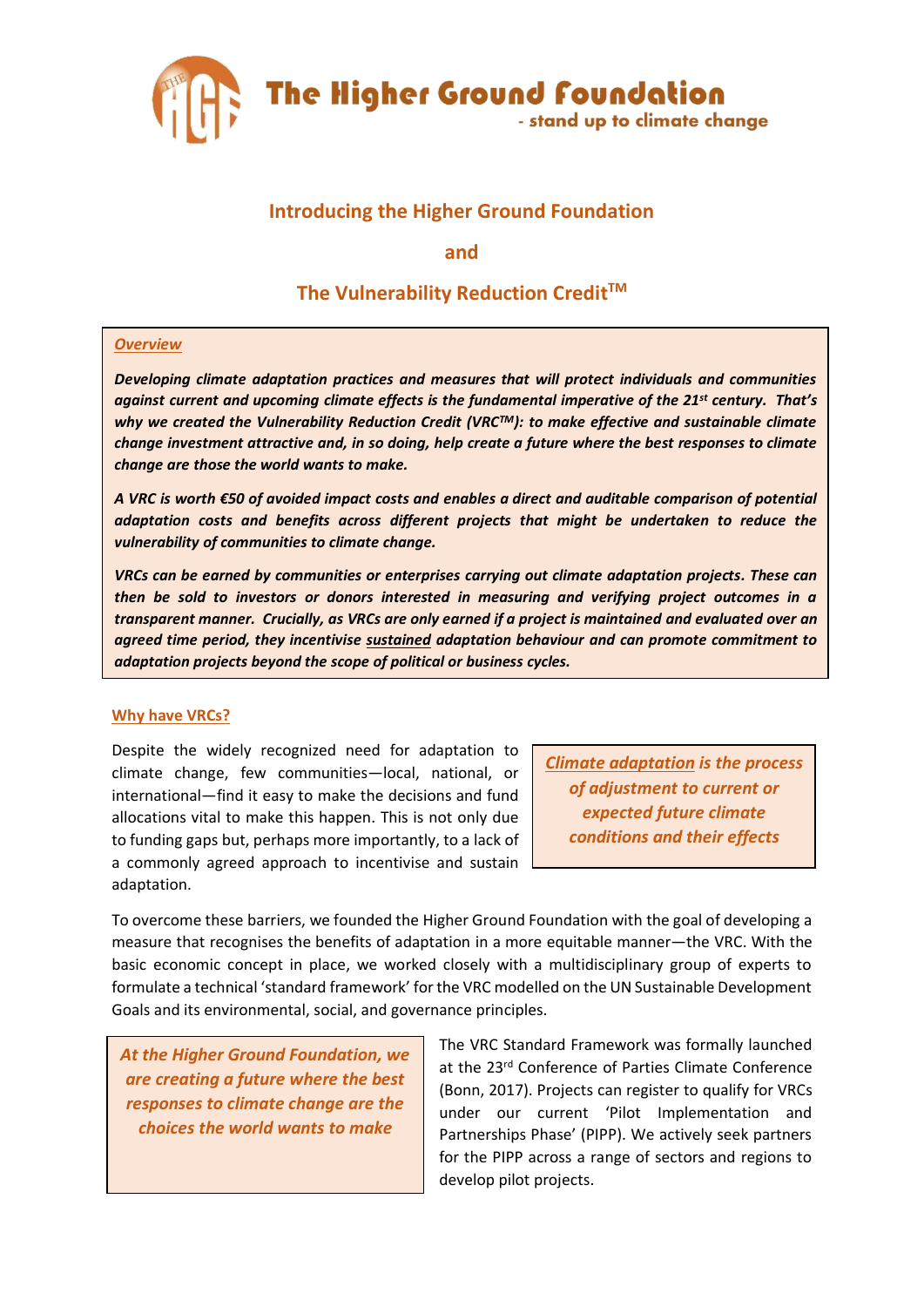#### **VRC Project Cycle**

Projects that ensure climate resilience through demonstrated and validated climate adaptation measures are awarded transferrable VRCs by the Higher Ground Foundation. The HGF manages the process of VRC project development, execution, and monitoring through a multi-step process in conjunction with all project stakeholders and also with third-party auditors.



#### **VRC Project Examples**

#### Flood Prevention

A growing number of floods in recent years, which have displaced millions and had devastating impacts on human health, food security, and infrastructure, have a demonstrable link to climate change. Projects to reduce flood hazard (including engineering, land use, and disaster management interventions) could potentially be attractive generators of VRCs and the revenue stream from the VRCs can, in turn, be used to leverage project finance.



The HGF has developed a Vulnerability Reduction Project Manager-Flood Defense (VRPM-FloodDefense) tool, which can support project development. Starting with the baseline flood hazard and anticipating future changes in precipitation and other climate factors causing flooding, the VRPM-FloodDefense can be used to support projects protecting communities and assets. After implementation, if monitoring reports demonstrate that the project is maintained in accordance with its registered HGF design then VRCs can be issued.